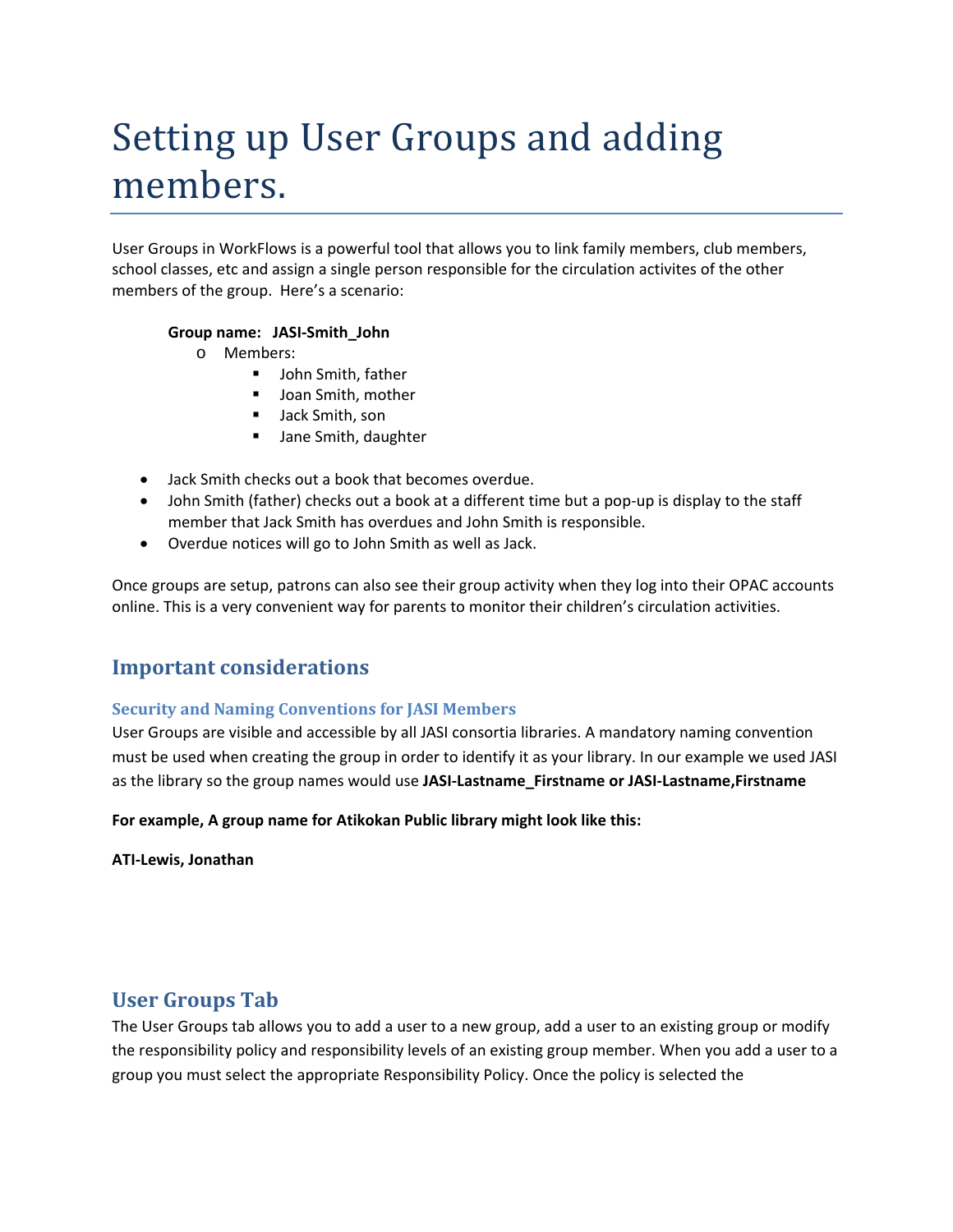responsibility level, responsibility type and responsibility levels will default in from the policy settings. These can be modified if needed at the user level.

The User Groups tab consists of the following fields.

#### **Group Name**

Specifies the Group Name for this user. If you manually enter a Group Name that does not already exist, the new Group Name will be created. If you manually enter a Group Name that already exists, you will be given the option to add the user to the existing group. Alternately, you may select the Group Name by using the Browse User Group Gadget.

## **Responsibility Policy**

Select the appropriate policy from the drop down list. The default setting for the Responsibility Policy field can be set in the New User Registration wizard properties. Once the Responsibility policy is selected, the appropriate Responsibility Level, User type and default access levels will display.

# **Responsibility Level**

Displays the level of responsibility for delinquencies. The level can be either SELF or LINKED. This value is determined by the Responsibility Policy.

# **Responsibility Type**

The type field is used to indicate if transactions such as checkouts are handled differently. This value is determined by the Responsibility Policy.

Select any of the following check boxes. The access levels are mostly relevant when the user is logged into the OPAC. Staff members will have access to group records in the WorkFlows client.

# **Display Charges**

This option allows the user to see charges for other members of the group. The initial values defaults in from the selected Responsibility Policy but can be modified at the user level.

## **Display Holds**

This option allows the user to see holds that belong to other members of the group. The initial values defaults in from the selected Responsibility Policy but can be modified at the user level.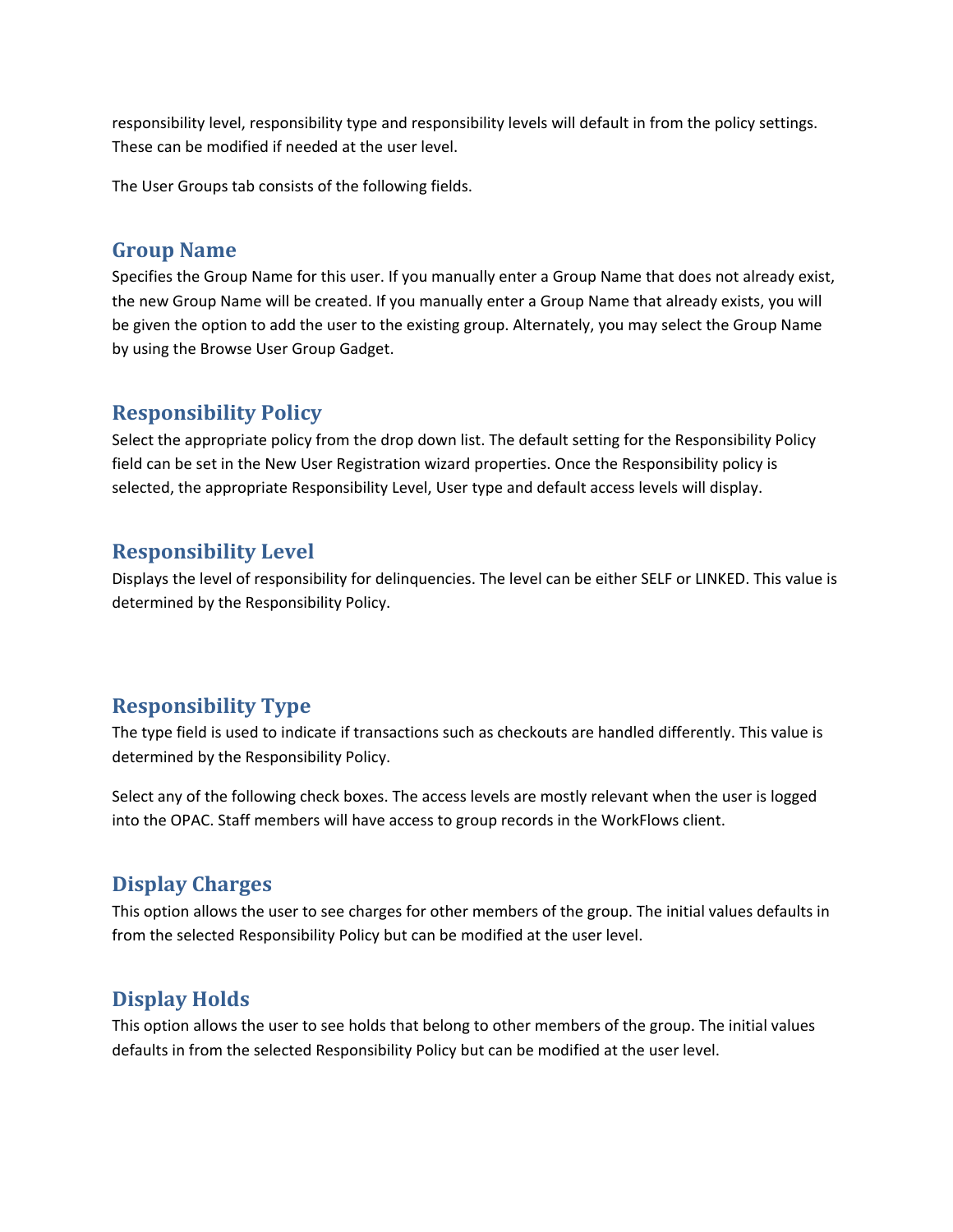## **Checkout Holds**

This option allows the user to check out items on hold for other members of the group. The initial values defaults in from the selected Responsibility Policy but can be modified at the user level.

#### **Remove Holds**

Allows members of the group to remove holds for other members. The initial values defaults in from the selected Responsibility Policy but can be modified at the user level.

# **Display Bills**

This option allows the user to see bills that belong to other members of the group. The initial values defaults in from the selected Responsibility Policy but can be modified at the user level.

# **Pay Bills**

This option allows the user to pay bills for other members of the group. The initial values defaults in from the selected Responsibility Policy but can be modified at the user level.

#### **Notice Master**

This flag determines if all notices for the group are sent to this user. There can only be one Notice Master per group. If you check the Notice Master field for a user and there is already a designated notice master in the group, a message will display indicating that the Notice Master flag for the previous user has been cleared.

## **Allow Group Choice**

This flag controls whether a prompt displays in the Checkout, Place Hold, and Bill User wizards to determine if the transaction (charge, hold or bill) is for the group or individual.

# **Examples**

#### *Family Group name examples:*

**JASI‐Smith\_John** Member: John Smith assumes responsibility for the group/family/class/etc Member: Mrs. Smith Member: Jimmy Smith Member: Brenda Smith

#### **JASI‐Jones\_Jane**

Jane Jones assumes responsibility for the group/family/class/etc Member: Mr. Jones